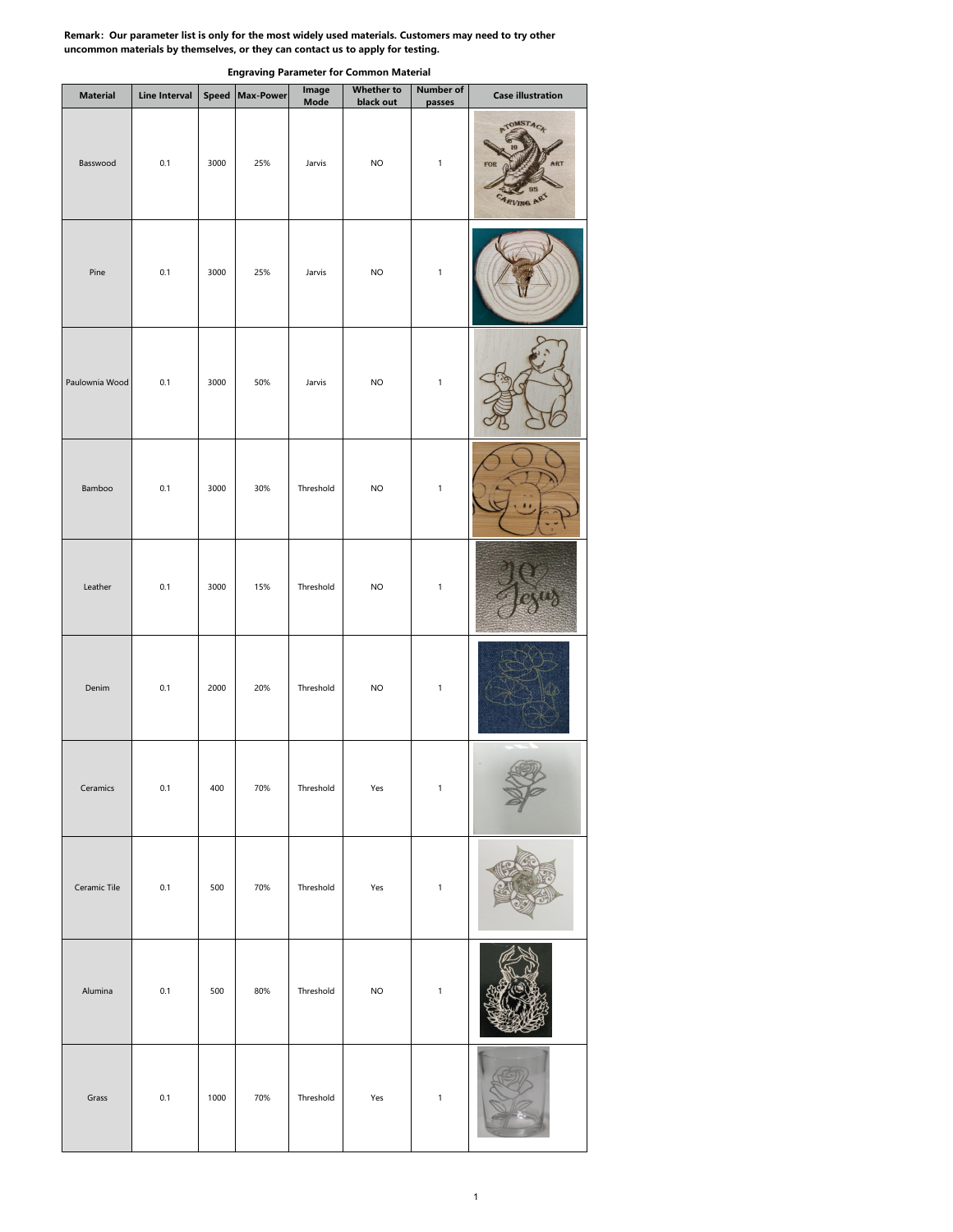| <b>Material</b>       | Line Interval |      | Speed Max-Power | Image<br>Mode | <b>Whether to</b><br>black out | Number of<br>passes | <b>Case illustration</b> |
|-----------------------|---------------|------|-----------------|---------------|--------------------------------|---------------------|--------------------------|
| Acrylic               | 0.1           | 3000 | 25%             | Threshold     | <b>NO</b>                      | $\mathbf 1$         |                          |
| Plastic               | 0.1           | 3000 | 20%             | Threshold     | <b>NO</b>                      | $\mathbf 1$         |                          |
| Kraft Paper           | 0.1           | 3000 | 20%             | Jarvis        | $\sf NO$                       | $\mathbf 1$         |                          |
| Office Paper          | 0.1           | 1500 | 20%             | Threshold     | $NO$                           | $\,$ 1 $\,$         |                          |
| Oil Painting<br>Paper | 0.1           | 3000 | 30%             | Threshold     | <b>NO</b>                      | $\mathbf 1$         |                          |
| Carton                | 0.1           | 3000 | 50%             | Threshold     | <b>NO</b>                      | $\mathbf 1$         |                          |
| MDF                   | 0.08          | 3000 | 20%             | Atkinson      | $NO$                           | $\mathbf 1$         | CORALIVE                 |
| Mirrors               | 0.1           | 3000 | 20%             | Threshold     | YES                            | $\mathbf 1$         |                          |
| Galvanized Iron       | 0.1           | 100  | 80%             | Jarvis        | YES                            | $\mathbf 1$         |                          |
| Rock                  | 0.1           | 1000 | 80%             | Threshold     | $NO$                           | $\mathbf 1$         | WINNERS                  |